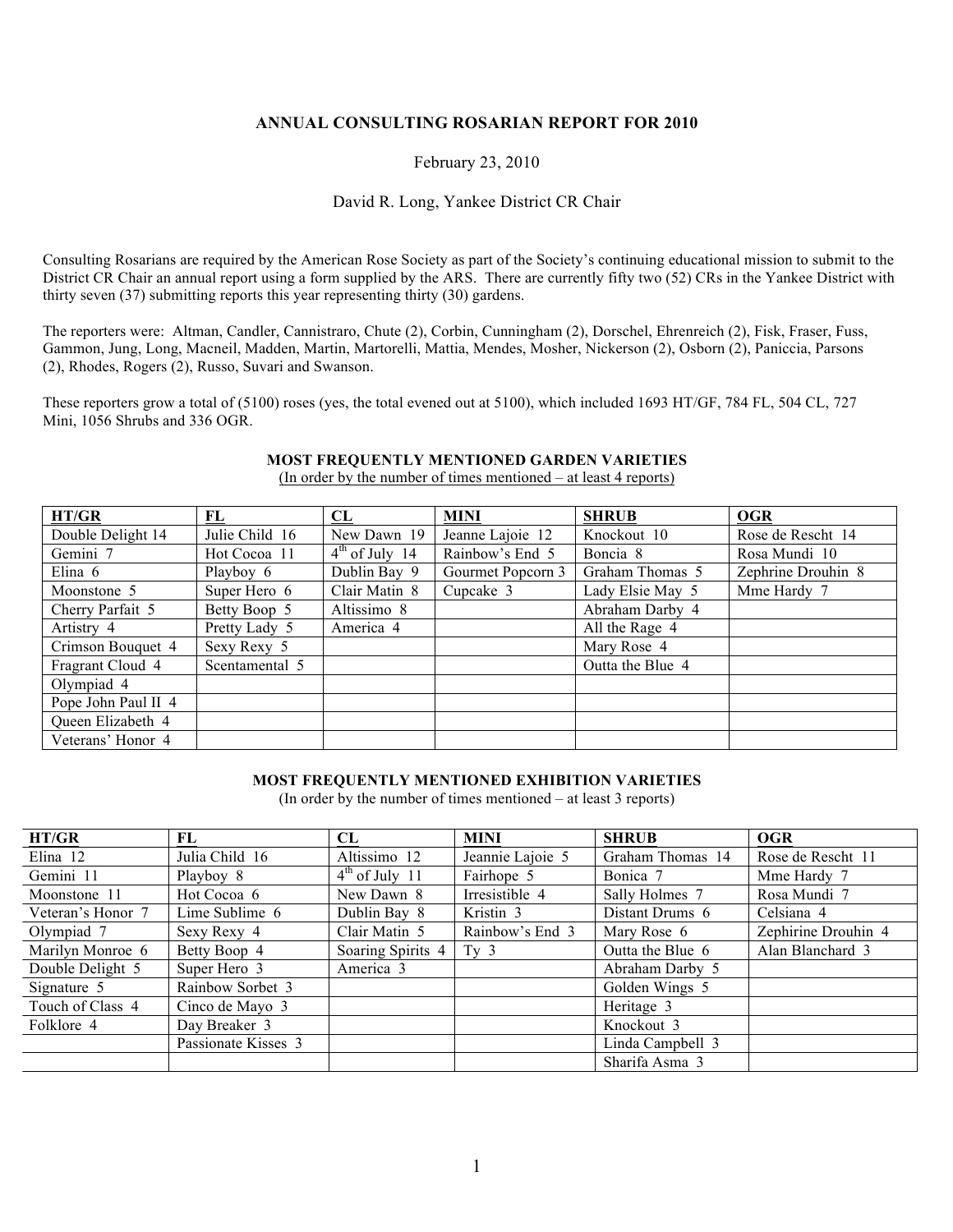Frequency of roses 'Mentioned' varied widely, with the longest list of varieties in HT/GR both 'Garden' and 'Exhibition'. Second longest list of varieties was FL again in both 'Garden' and 'Exhibition'. Shortest list of varieties was in CL for the 'Garden' list and OGR for the 'Exhibition' list. Once again, the variety preferences reported did not vary that much with recent past reports. Julia Child and Hot Cocoa are still 'hot' on the FL listing. Julia Child is first on the 'Garden' and 'Exhibition' lists, while Jeanne Lajoie and Rose de Rescht are each first on both lists in MINI and OGR categories respectfully.

The reporters that grow the largest number of roses are: Oz & Audrey Osborn (585), and Irwin & Cindy Ehrenreich (540). The fewest number of roses grown by any reporter is (40).

# **RECOMMENDED CULTURAL PRACTICES:**

**Fertilizing programs** range from one-quarter of a cup to one cup 10-10-10, (some reported using 12-12-12), Rose Tone or Omoscote – May, June, July with some people cutting back to zero or  $\frac{1}{2}$  cup in August. A number of growers supplemented the granular fertilizer with periodic applications of liquid fertilizer. Roses grown in containers received liquid fertilizer once a week (some people go every other week) in reduced volume so as not to flood the pot and run out the bottom. Bayer Advanced Granular is popular used monthly May to August. Also Neptune's Harvest and Epson Salts are used. Some supplement with horse/cow manure, compost and fish emulsions. Some use RESPONSE and Epsom Salts. Wood ash used to control ph. Miracle Grow liquid fertilizer used on bedded and container roses.

**Sprayers** ranged from Fimco battery operated 4 to 10 gal. cart mounted to 6 gal backpack. Echo, Mantis, Hudson  $-2$  or 3 gallon hand pump.

**Water Systems:** Nearly everyone uses a hand held wand. Overhead Sprinklers are used by one reporter. Many have underground weeping hoses (6 inches between holes) and some have above ground Drip Works emitters. Dramm Dribble Rings with black poly pipe. Water at least 1 to 2 inches a week. Timed drip hose for container roses.

**Winter Protection:** Most reporters use one or combination of: mulch, compost, soil, seaweed and manure mounded 8 to 12 inches. Wrap climbers and other bushes as needed with burlap for wind protection. Make sure the rose you plant is suitable for your zone. Plant roses deep – maybe 2 to 3 inches below grade. Metal or plastic  $10 - 12$  collars used around bush packed with leaves.

**Mulch:** Pine bark shredded. Scott's Forest Brown. Composted cow or horse manure (or both). Grass/leaves/vegetable scraps compost. Mushroom compost.

**Other:** Combination of compost and composted manures used when planting with original soil. Soil tests in March/April and checked through out year. Adjust ph accordingly. Use of oak leaves packed at base of Minis. Keep beds clean and apply 2-3 inch mulch. One reporter uses bales of chopped Alfa – sold as horse feed – as mulch.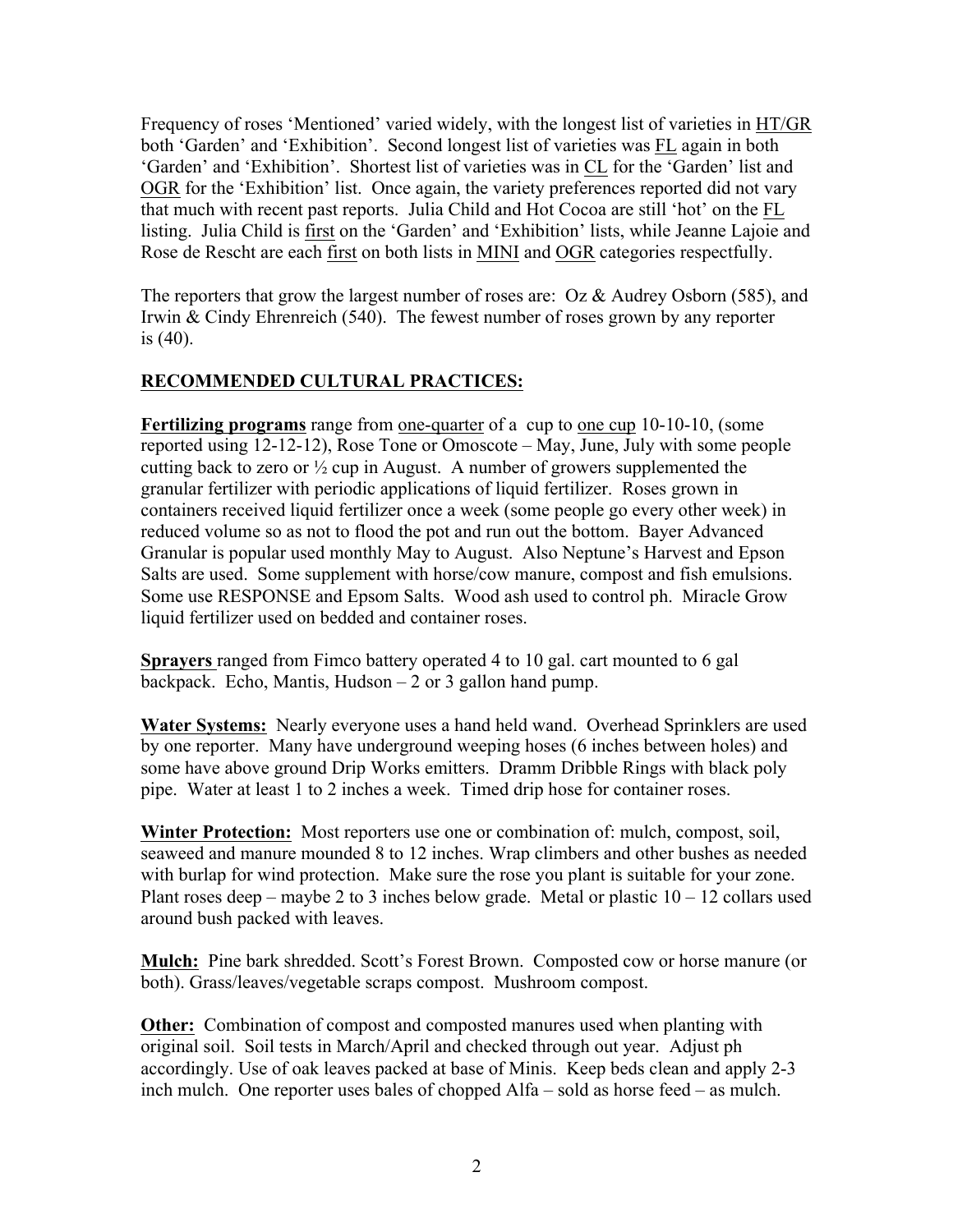# **PEST CONTROL RECOMMENDATION:**

**Pesticide:** Some reporters use nothing. Most follow Integrated Pest Management Principles (IMP) – spray only when identified. Many use Bayer Advanced Disease Control and Bayer Insect. Bayer Advance 2-1 Rose and Flower. Some use Bayer All-In-One with Manzate powder for everything. Orthene is used by some. Merit also used by some. Some use the Bayer 3 in 1 hose end sprayer over the entire season – applied at dusk when there are no bees. Isotox used by one.

# **OTHER RECOMMENDATIONS:**

**Insects:** Midge is a problem for many – chemicals used include: Spectracide 'Trizicide'. Bayer Advanced Rose Insect Killer. Also used: Bayer Complete Turf and Soil Granules for midge. Merit has the same active ingredient (Imidacloprid) – good for Midge. Japanese Beetles are 'picked off'; others use Milky Spores for beetles. Some only use insecticidal soap for insects. Rose Pride is used by some also Malathion is used by others. Some make their own home brewed soap for aphids, also Bio Safe nematodes used to control Japanese beetles.

**Mites:** Chemicals reported: Avid, Floramite. Water wand at three day intervals at first note of presence.

**Mildew-Powdery:** Bayer Advanced Disease Control for Roses, Flowers & Shrubs. Banner Maxx. Baking Soda and Neem used by some. Banner Maxx with Mancozeb every two weeks. Some use Green Cure also Rubigan. Some use Immunox. Some home brew Physan as needed.

**Mildew-Downy:** Some reporters do nothing. Banner Maxx is used by some. Baking Soda and Neem usage reported, also Mancozeb. Alliette used by some as well as Subdue by others. Green Cure used by some – also Stature-PM by others.

**Rust:** Not reported in our growing areas.

**Blackspot:** Bayer Advanced Disease Control for Roses, …, alternating with Daconil. Some use Banner Maxx. Baking Soda and Neem reported, also Immunox by some. Some use Banner Maxx and Mancozeb alternating with Compass and Mancozeb every two weeks. Green Cure also used. Some use good garden hygiene ONLY.

**Other-Specify:** Some only use Neem Oil or Horticultural Oil for control. Lime sulfur sprayed on roses and ground used in late fall to reduce fungus carry over into spring.